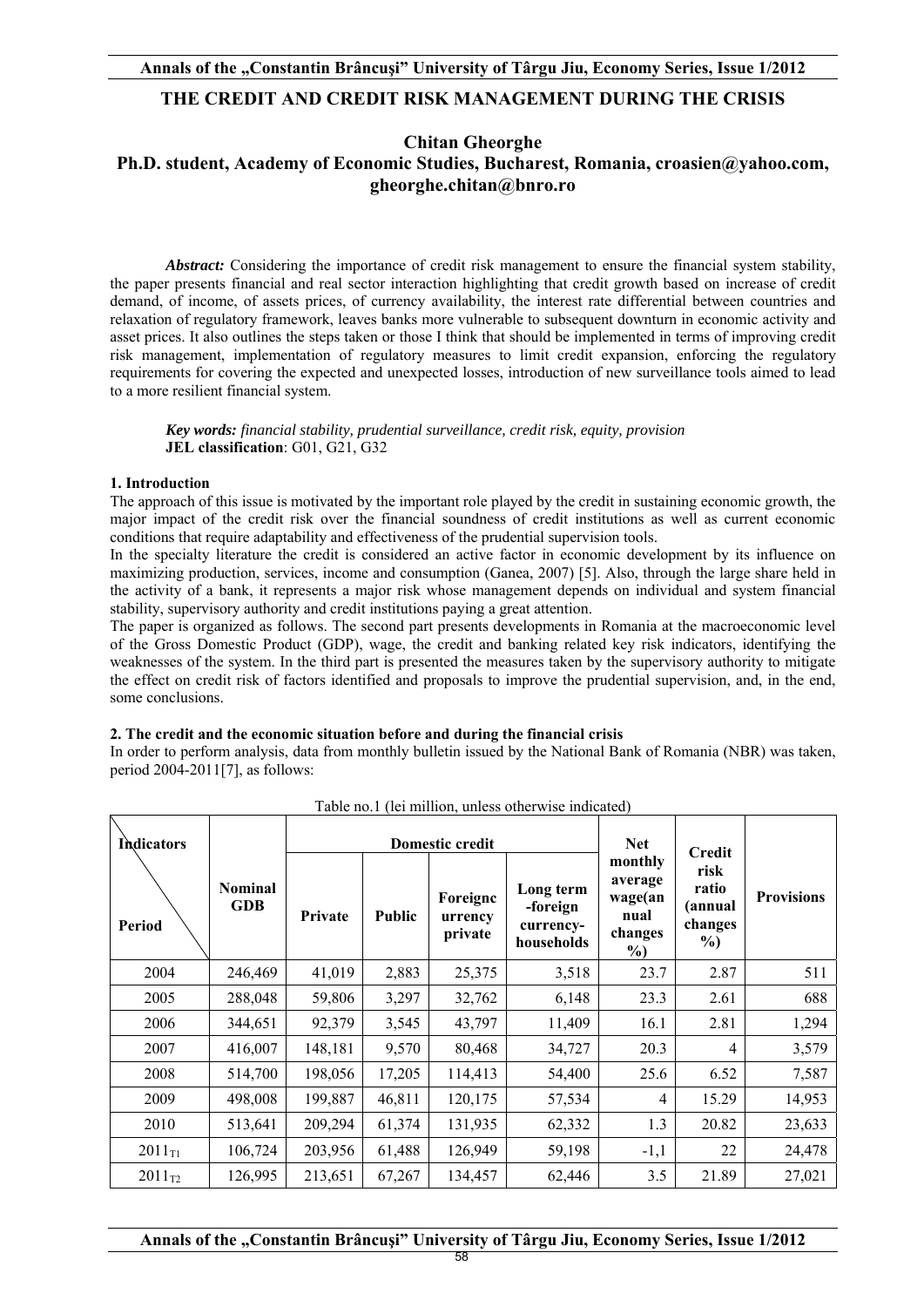Analyzing the data presented and considering the other conjectural aspects, the following main aspects could be mentioned:

- a. The period 2004-2008 was a growth one. Gross Domestic Product (GDP) and the volume of credit oriented to the private sector recorded an ascending trend, supporting each other, lending growth being greater than the GDP one (annual percentage variation of GDP and the credit was: in 2007 compared to 2006, 20.7% against 60.4%, in 2008 compared to 2007, 23.73% against 33.65%);
- b. Financial intermediation (calculated as weight of non-government credit in the GDP) recorded values which increased from 26.8% in 2006, to 40.1% in 2009, with a stagnation in 2010, due to economic downturn and turbulence on the international financial market, which shows a better use of banking services;
- c. Until 2009, the strong positive evolution of credit was the result of a positive trend of revenues, both in case of population and economic operators, as well as optimistic expectations on the financial situation;
- d. Continuous growth of private credit in foreign currency which exposing credit institutions to currency risk for unhedged borrowers (households/non-financial corporations not receive income in foreign currency or which have not contract with a financial institution). Annual variation was 83.72% in 2007, 42.18% in 2008, recording a slowdown in 2009 (5.03%) and 2010 (9.78%). Long-term foreign loans to households, mostly for home purchases, have increased sharply in 2007 and 2008 (annual percentage change being 204% in 2007 and 56.65% in 2008). As a share of annual percentage changes in foreign private credit was 63.58% in 2007 and 57.95% in 2008. The share of foreign currency lending has increased since 47.41% in 2006 to 63.03% in 2010. This was determined by the interest rate differentials compared to the main advanced economies, by lower interest rates than borrowing in local currency, by prolonged nominal exchange rate appreciation and expectations of further appreciation and by the expectations of near-term euro adoption;

The aspects highlighted at points c) and d) were the results and of capital account liberalization, availability of financial resources from parent banks and also the result of relaxation of regulatory framework (prudential – increase of the maximum indebt degree, the maximal limit of funding, eligibility criteria for borrowers and from fiscal point of view - the reduction of the income tax).

- e. Annual percentage variation in net average earnings in economy recorded a positive trend until 2009, after which it enrolled on a downward trend. Positive values created a potential for consumer credit on short term and mortgage credit on long term, while the negative trend restricted the access to new credits and impossible to reimburse loans;
- f. The credit inflation increased automatically the value of assets, creating an asset price booms.

The financial crisis generated by decrease in liquidity in the global credit markets and also within the banking systems, due to the failure of subprime mortgage investments in USA, lead to a decrease in the global economic activity and inevitable in our country also since the end of 2008.

On the background of financial crisis the following can be highlighted:

- a. Economic activity decreased with a lower intensity in 2010 compared to 2009 (real GDP decline only with 1.3% comparative with 7.1% previous year), enrolling on a positive up-wards line at the beginning of 2011, being of 1.4.% in the second quarter;
- b. There is a slowdown of credit for non-governmental sector (annual percentage change being 0.95 in 2009 and 4.7% in 2010), banks acting cautionary in lending strategy due to many uncertainties regarding the general economic situation;
- c. Increased credit to government sector (annual percentage change was of 79.78% in 2008, 172% in 2009, and 31.11% in 2010). Its share in total domestic credit reached to 22.68% in 2010 compared with 18.97% in 2009. This orientation was influenced by the decline in demand from the private sector, the uncertainty on its economic development, the increasing financing needs of the governmental sector, as well as by agreement with banking groups to maintain their exposures to Romania market. Reorientation of the financing appétit of the banking sector to lending the private sector is a necessity for its contribution to economic recovery;
- d. Loan portfolio deterioration. Credit risk ratio (calculated as a percentage of Gross exposure related to nonbank loans and interest under "doubtful" and "loss" in total loans and interest classified related to non-bank loans, excluding off-balance-sheet items) reached to 21.89% in June 2011 (compared to 6.52% in December 2008, 15.29% in December 2009 and 20.82% in December 2010). This deterioration was mainly caused by deterioration of economic activity, reduction of debtors income, depreciation of the national currency (e.g. EUR average exchange rate was of 4.23 lei in June 2011,comparative to 3.33 lei in 2007 and 3.36 lei in 2008; CHF average exchange rate was of 3.5 lei in June 2011, comparative to 2.02 lei in 2007 and 2.32 lei in 2008;
- e. The deterioration of loan portfolio quality is reflected in the increase of provisions forcredit risk, the annual percentage variation was of 58% in 2010 compared to 97% in 2009 and 111% in 2008. In addition to worsening of the economic and financial situation of debtors another cause was represented by the decrease of the values of guarantees, influencing and recovery rates;
- f. In the context of economic growth, credit growth may worse the dynamic of nonperforming loans and affect the performance of bank;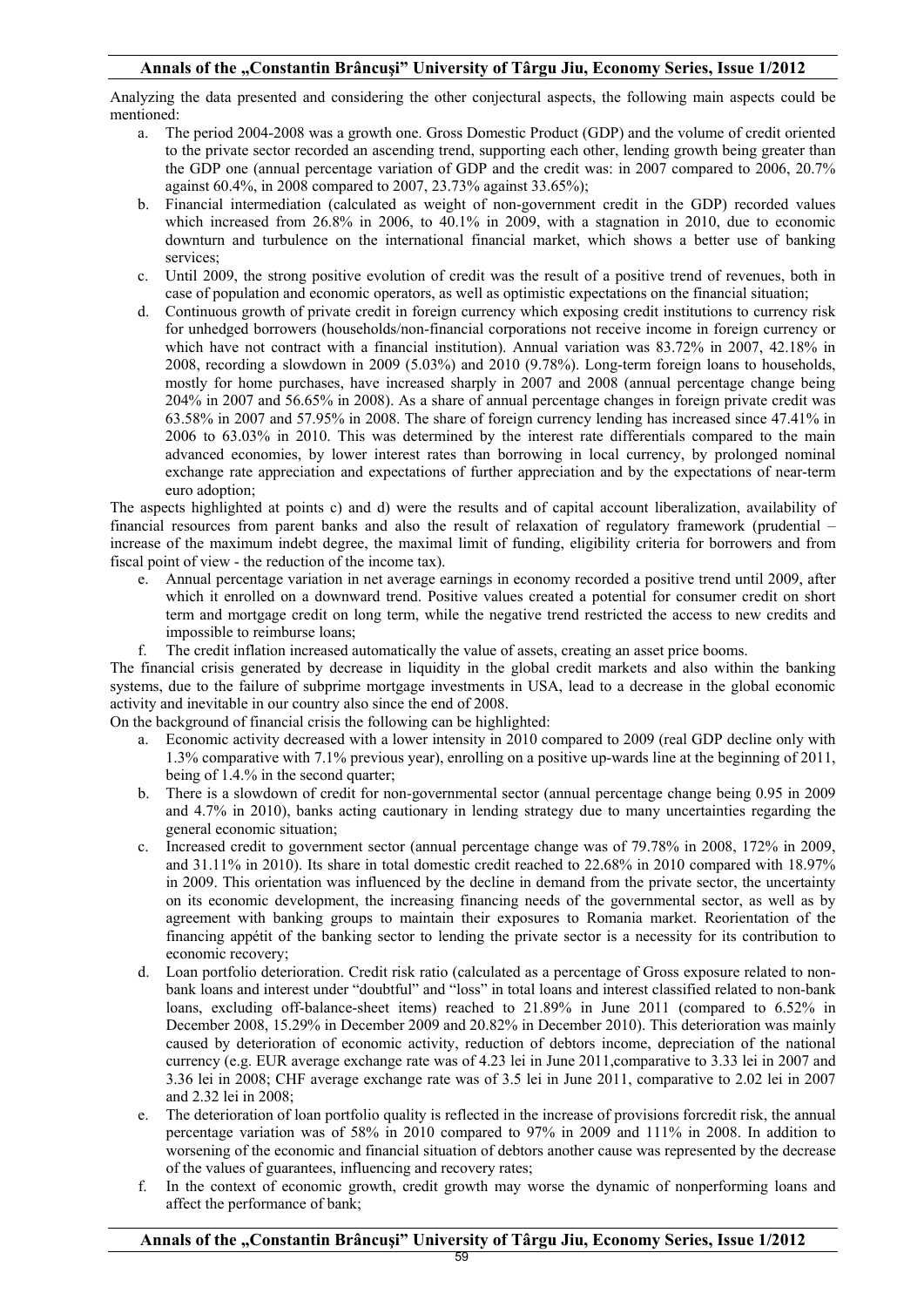g. Banks have adopted a pro-cyclical credit policy, by relaxing the credit conditions during growth and strengthening them during the fall. Private credit growth dynamics (calculated as difference between the value of loan in the current period and value of loan in previous period) following the same trend as GDP (figure no.1);



# Figure no.1. Evolution of credit and GDP

h. The prudential regulatory framework affects the economic situation. To summarize, I can say that before the financial crisis a rapid credit growth has been registered, as well as a positive and ascending development of the national economy. In the period that followed triggering of the financial crisis has been a economic downturn. Thus, there was a decline in GDP, a decline in net wages, an increase of the unemployment rate, a severe depreciation of the national currency, etc. All these factors led further on to deterioration of the credit portfolio at the level of the credit institutions, increasing the banks provisions for credit risks, decreasing their profitability, the solvency and liquidity indicators, and inevitably creating a vicious circle between the banking system and the other actors of the economy resulting a lower economic activity and to the threat of financial stability.

## **3. Tools for prudential supervision of the credit risk**

In prudential supervision, the supervisory authority uses a variety of tools which must be adaptable to economic conditions in order to gain financial stability.

Prudential requirements have

- a quantitative aspect: indexes and predetermined limits;
- a qualitative aspect, which comprise guidelines for action.

Credit risk is the first of the risks facing a credit institution (Dedu, 2008) [4], being the main vulnerability of the Romanian banking sector, the quality of loan portfolio deteriorating quickly all over the banking system once the crisis started. Credit risk may produce significant systemic risks and may create conditions for negative cross-border spillover effects.

Summarizing the issues listed in section 2. *The credit and economic situation before and during the financial crisis*, we can say that the Romanian banking system confronted with the following shortcomings in the management of credit risk:

- ineffective or wrong application of lending strategies;
- tolerance for low reimbursement of the debtors and acceptance for inadequate collateral;
- adaptability of the specific credit risk provisions.

## **3.1. Ineffective or wrong application of lending strategies**

Thus, credit institutions had an aggressive lending policy in order to gain a rapid increase of their profit and market share in a short time, leaving the second their exposure concentration to funding sources, currency and real estate collateral, weak correlation between maturities of assets and liabilities. These causes may produce significant systemic risks and may create conditions for negative cross-border spillover effects. Also, banks applied a remuneration policy of their staff mainly based on fulfillment of given targets, rewarding their employees with significant financial bonuses, encouraging imprudent risk-taking. Other important factor not considered by the banking system was the financial crisis in the U.S.A. and its imminent impact over the global market.

In order to reinforce the financial stability, the regulatory authority (NBR) has updated the risk management mode established in Regulation no.18/2009 on governance arrangements of the credit institutions, internal capital adequacy assessment process and the conditions for outsourcing their activities (R18)[7], adding mainly the following:

- modification of risk management approach from a short term perspective to medium and long term perspective;
- implementation of a solid process for identifying, measuring, managing and monitoring the liquidity positions;
- implementation of remuneration policies and practices of personnel to meet the credit institutions culture, objectives and long term strategy and its control environment;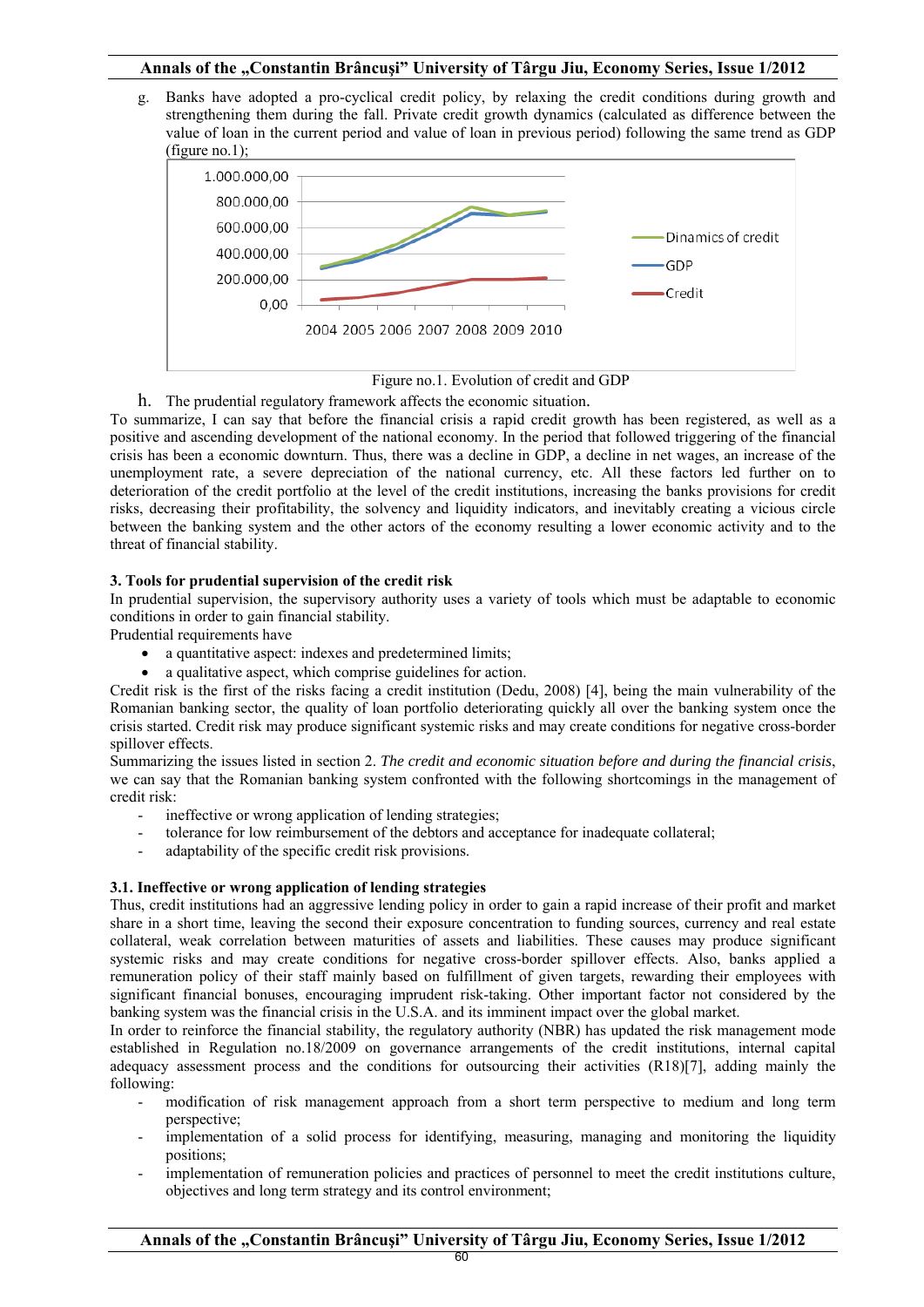- establishment of policies regarding selection, remuneration, monitoring and succession planning for those whose professional activities have a significant impact on the risk profile;
- promotion of high professional and ethics standards and a culture of sound internal control;
- reconsideration of the credit institution's business administration framework, at least once a year in order to assess any changes in internal and external factors affecting the credit institution;
- establishment of clear policies and procedures related to exposure to concentration risk;
- pay more attention to foreign currency lending risks in their internal risk management systems;
- establishmentof effective policies and credit administration processes, including ongoing analysis of capacity and willingness of customers to reimburse due debts, monitoring documentation, contract terms and guarantees;
- establishmentof solid policies and procedures and adequate risk mitigation techniques to control residual credit risk;
- improvement of internal procedures relating to operations restructuring/rescheduling of loans;
- strengthening the internal control system and monitoring its effectiveness.

Supervisory authority should monitor and modify loan credit conditions contributing to smoother credit cycles, to monitor and limit funding and liquidity risks arising from foreign currency lendingfor minimizing contagion through these channels, to encourage financial institutions to offer customers domestic currency loans to avoid foreign exchange risk.

A new instrument for assessing the non-reimbursement risk, introduced at European level, is the stress testing. This involves performing simulations regarding the behavior of exposures and related prudential indicators (e.g. volume of provisioning costs) under unfavorable evolution of the exchange rate, income, interest rate, market value of collateral and other macroeconomic indicators (e.g. unemployment rate, GDP, inflation, etc.). The major utility of the new instrument is to determine the capital requirements in order to cover the potential risks that credit institutions are exposed to, within a crisis situation.

I think the application of stress testing, is ineffective without understanding and considering the past realities and also the current and future scenarios of the borrowers in a context of macro economical conditions.

In order to identify at an early stage the customers whose reimbursement capacity will become uncertain I consider necessary to use by the credit institutions of early warning systems. For building such systems is necessary that besides the Central Credit Register, Payment Incidents Register and Credit Bureau, were information regarding the payment behavior of the debtors is exposed, to have a comprehensive data base about the characteristics of the debtors. In this sense each credit institution should collect data in order to build a common data base regarding the creditworthiness of clients. The data collect could be split in three categories:

1. financial (financial indicators: current assets /current liabilities; equity/total assets; net profit/revenue; turnover/total assets; total exposure/total security; monthly indebtedness/net income, etc.);

2. economic sector of activity (competition, relationships with suppliers and customers, cyclical economic sector, evolution of different macro economical variables, etc.);

3. nonfinancial (business age, quality of management, quality of products and services, job information, etc.).

For each one of these categories, most successful indicators in predicting firms' default are to be selected.

This information could be used to build statistical models in order to identify the link between payment capacity and various explanatory variables, the decision being made also on the experience and appreciation of analysts.

For strengthening the financial stability and to increase the surveillance efficiency, I consider necessary that supervision authority to have access to such information or to have and use a similar data base.

## **3.2. Tolerance for low reimbursement of the debtors and acceptance for inadequate collateral**

NBR changed in early 2007 the prudential regulatory framework in order to implement the community acquis, allowing lenders to carry out lending activities based on their own standards which have replaced their previous limits of payment engagements (loan to income) and the degree of coverage with guarantees of credit (loan to value).

To mitigate the fast rhythm of credit growth in foreign currency, central bank established the obligation for the credit institutions to calculate also the risk for interest rate and the risk for exchange rate in order to establish the maximum leverage, differentiated minimum reserve requirements and also higher coefficients for provisioning of loans in foreign currency or indexed to a foreign currency, in case of those individuals exposed to currency risk, but these actions proved to be ineffective.

To increase the resilience of the financial system the NBR was adopted Regulation no. 24/2011 regarding the loans for individuals [7] aiming to limit the level of private debt, to balance the exposure on foreign currency, to improve the loans guarantees and to create proper conditions for a sustainable economic growth, registering among the measures taken to implement the Euro Plus Pact.The main provisions of the regulation refer:

- establishment of maximum allowed levels for total indebt degree in case of consumer credit by considering additional values in order to cope with the exchange rate, interest rate and income shock (debt-to-income - DTI), limiting the effects of their negative developments and protecting borrowers from over-indebtedness;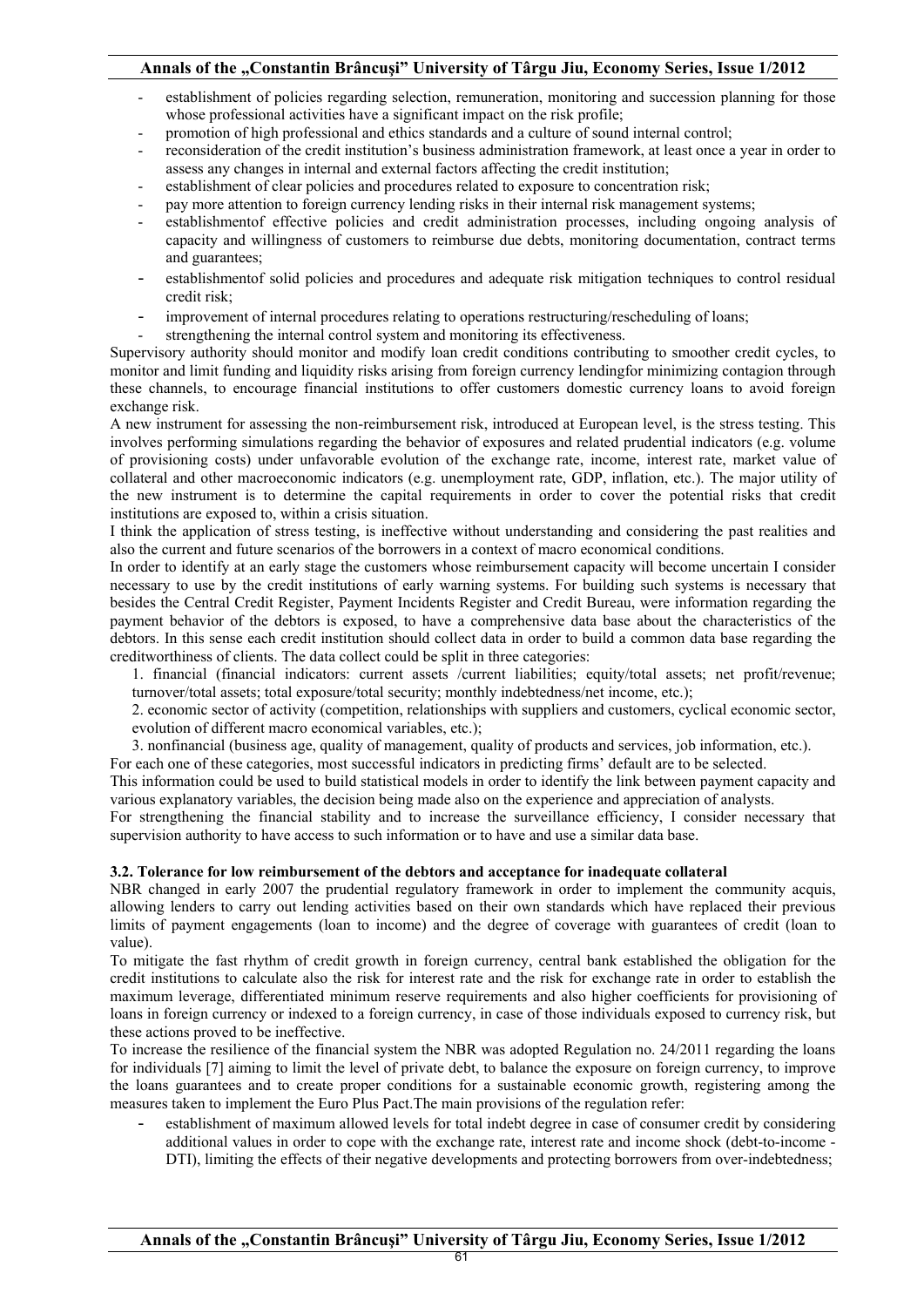- setting up a maximum funding limit versus the value of guarantee (loan-to-value –LTV)protecting banks from excessive risk-taking, mitigating the bank's losses in the case of the borrower's default (lower lossgiven- default);

I consider that regulatory authority will have to ongoing change the DTI and LTV ratios based on the stage of economic and credit cycle.

- warning customers about the possibility and consequences of rising credit costs in case of materialization of the exchange rate risk or interest rate risk, including also a demonstration of the impact on instalments of these changes,enabling borrowers to aware the risk and to take well-informed and prudent decisions;
- limiting of the maximum period of consumption credit to 5 years with the exception those with real estate destination.

As a reaction to crisis, credit institutions moved to healthier lending practices by establishing restrictive conditions for lending and implementing periodic assessment of collateral by using updated indexes that meet the exposure adjustment requirements for setting the credit risk specific provisions. By granting loans to customers that demonstrate their creditworthiness financial institutions would take on less credit risk.

## **3.3. Adaptability of the specific credit risk provisions**

The importance for establishing the provisions resides in necessity to cover all the predicted loses in managing the credit risk, being in fact an early recognition of risk. Credit institutions shall have an adequate system for assets' classification and provisioning, as well as an adequate level of provisioning for prudential purposes.

Specific provisions for credit risk, or prudential value adjustment, is being calculated by applying the provisioning coefficients, specific for each classification category, to the net value of exposure, determined as difference between gross value and eligible collaterals. The classification categories are being determined by applying simultaneously the following criteria: financial performance, debt service and launching the judicial procedures. As the economic situation of the debtor deteriorates, it falls into a lower classification category, whose coefficient requires for higher provisioning.This method involves the provisioning for the entire period in which financial assets generate revenue without regard to the general risk of production losses (any losses are covered in advance).

Starting with January 1, 2012, since the International Financial Reporting Standards (IFRS) are being applied, the depreciation provisions, also called adjustments for accounting value, are no longer being early determined, but only when the credit risk is being materialized (NBR Regulation no.11/2011) [7]. Provisions for depreciation are being established when the trigger event causes a depreciation of the asset or a decrease/delay of the value/time for future cash flows. Among the triggering events can be included: significant worsening of debtor financial situation, the possibility of the bankruptcy of the debtor, default of the contractual clauses, observing a decrease in future cash flows, granting concessions to the debtor by the creditor, etc..Provisions for depreciation could be established both: at the individual level or financial assets group.

Judging the permissive approach for provisions establishment, it can be said that the proposed accounting model for setting up the risk provisions, does not meet the credit risk coverage requirements, not allowing the managers to recognize the credit risk during the periods of economic boom, under dimensioning the potential losses and threatening the financial stability of the credit institution. Transition to the provisioning accounting will lead to the release of provisions for exposures that are not affected by the triggering events and the establishment of additional provisions for those considered more risky.

To address this gap, I consider that, besides a careful prudential supervision, it is necessary to establish a compulsory minimum level of provision required for each asset to cover potential losses. At its establishment should take into account the amount of exposure and an average rate of recorded or expected losses.

Thus, the new method determining the provision will lead to better financial results in periods of economic growth and increase the loss decreasing, is pro-cyclical, credit risk being undervalued.

In context of existence of cross-border activities and cross-border financial institutions I consider necessary to use the same accounting methodology in order to ensure the comparability of information at the European Union level and for a better prudential surveillance.

With regard to the sovereign debt crisis, respectively the financial problems faced by states (e.g. debt reduction of Greece), I think necessary to reconsider the assessment and provisioning criteria of the governmental exposures, in order to reduce the impact that they can have on financial health of the credit institutions.

In addition to the losses the bank expects to record during a future period and which are admitted as provisions, it is possible that, under certain unpredictable conditions, the credit institution to confront with unexpected losses, whose impact could be considerable. These are losses with low probability of occurrence and low frequency, but whose coverage is realized from own funds of the credit institutions. Therefore, credit institutions must have sufficient equity to absorb the future losses.

In order to cover risks, credit institutions must have a level of own funds of at least 8% of total risk-weighted exposures. To maintain this level a continuous assessment of internal capital needs is provided, including macroeconomic stress tests.

To ensure a prudent approach in determining the capital requirements for covering the credit risk, the level of own funds will be adjusted against the gap between the size of the accounting loss and the level of prudential loss.

Determining capital requirements for credit risk is made by two approaches, the standard and the one based on internal rating models. In case of standard approach the positive difference between the prudential provisions and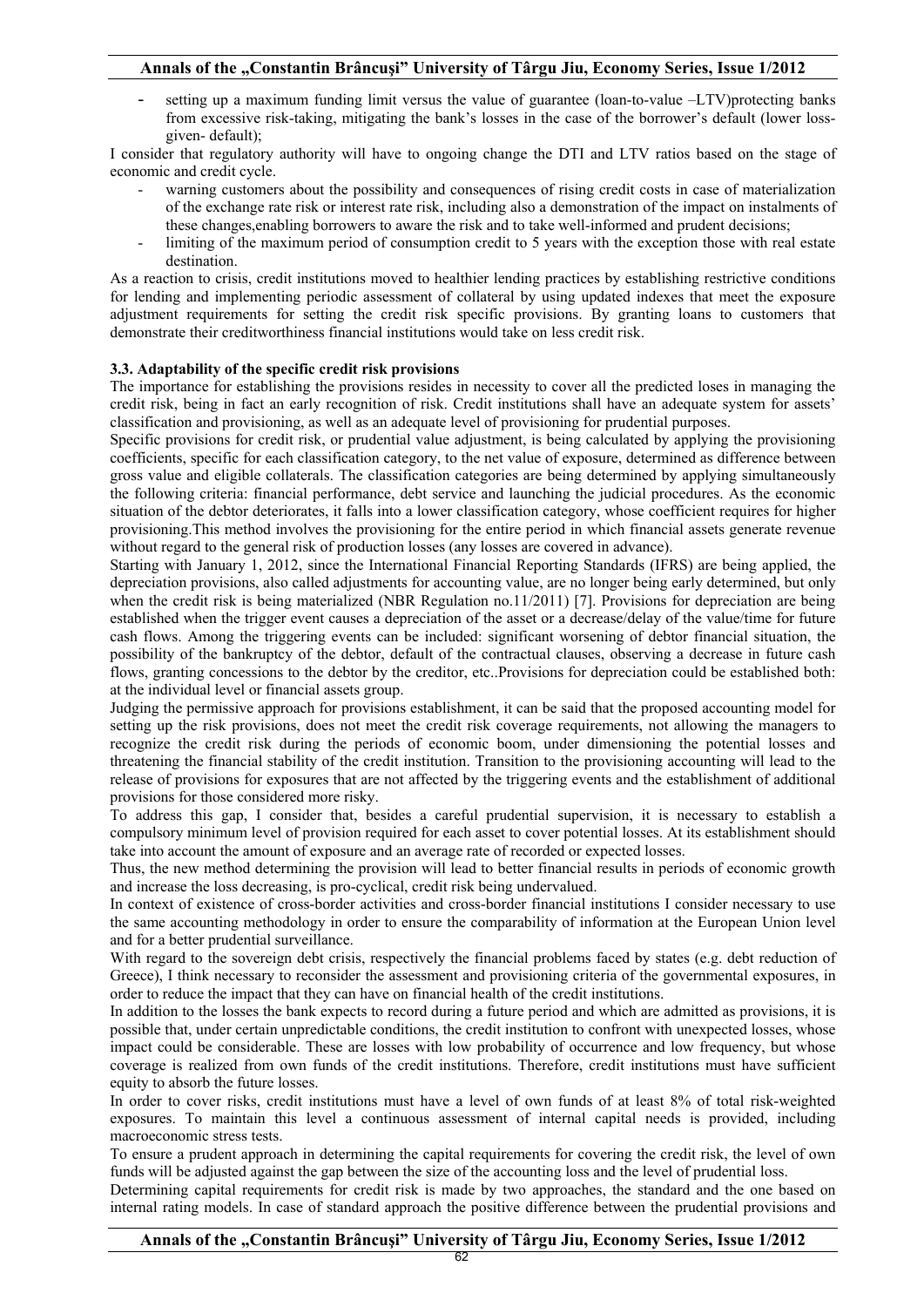those determined based on IFRS standardswill decrease own funds. In the case of internal models approach for credit risk assessment, the positive difference between the accounting provisions and expected losses will add to their funds at a maximum rate of 0.06% and the negative will lead to reduce their own (NBR-NSCRegulation no. 18/2006 regarding own funds of credit institutions and investment firms) [7]. Moreover, the requirement for own funds, in case of internal ratings models approach, is more flexible to cover future losses, since it's using various risk parameters identical or similar to the triggered events, while the standard approach it's using various weights for credit risk, without such link. For the future, I consider that, in case of standard approach, in order to eliminate or reduce gaps, would be necessary to create a correlation between the underlying criteria determining the credit risk weights and those related to establishment of provisions.

The new Basel agreement (Bank for International Settlements, 2011) [2] provides a higher level and better quality capital (share capital must be of at least 4.5%, tier I for at least 6% and total capital of at least 8%), implemented since 2013. At the same time it also provides a capital "buffer" in times of rising up and down in times of crisis, to avoid economic cycles. It will be introduced progressively from January 2016 until December 2018. These measures, designed to counter pro-cyclicality and to strengthen its financial soundness will be implemented by Romania.

Under the conditions of an increased systemic risk, triggered by sovereign debt crisis, banks have been urged to reinforce their capital by setting up, by the end of June 2012, temporary reserves against sovereign debts exposure, representing a tier 1 capital ratio of 9 % (European Banking Authority, 2011) [3]. These reserves will allow the banks to better resist to various shocks, strengthening in this sense the financial stability.

Given these provisions is expected that growth will be affected but could be a favorable side effect. Evaluation of long term impact of new rules highlighted by a study of the 15 countries that for a 1% increase capital, economic results will fall to 0,09% (Angelini, P and others, 2011) [1]. Implementation of Basel III will lead, most likely, to a call for substantial additional capital injections to credit institutions in Romania. High share of tier I in total own funds (80% in June 2011) and hybrid capital instruments lack limits the impact on Basel III capital requirements for local entities (NBR, 2011) [6].

Taking into account the economic and financial international context, sovereign debt crisis, continued growth of loans to state sector, budget deficits, debt reduction of Greece, increased risk of default at national level from the perspective of credit default swap - CDS securities market (in Romania, according to Reuters – [9], recorded in November 2011, close to 465 basis points) I can say sovereigns are not practically risk-free borrowers. Otherwise, financial stability depends on the link between banks and the sovereign.

Thus, the influence of sovereign risk on the banking sector is directly manifested through exposure held by banks to it, and indirectly by increasing counterparty risk, increasing funding costs, decreasing access to credit by reducing the value of government securities, decreasing value of government guarantees granted to banks, decreasing credit demand and the quality of private debt, through fiscal consolidation measures.

On the other part the banking sector affects the public sector. Thus, during economic growth, mainly generated by private credit booms, an improvement on budget is recorded by unsustainable revenue growth, encouraging policymakers to reduce tax rates and to increase long-term spending commitments, which could lead to the ending of this period, reduction of revenues and appearance of fiscal deficits. When a deterioration of the banking system is recorded and a state intervention for the capitalization of the system occurred, the public budget is affected, making it necessary to adopt fiscal policy measures to prevent such situations. Also, for situations when, during the deteriorated economic situation, banks having no sufficient capital and liquidity reserves, a credit constraint is recorded along with the deterioration of the quality of credit portfolio.

Taking into account that Exposures to Member States' central government denominated and funded in the domestic currency of that central government hasassign a risk weight of 0% according to Article 89(1)(d) of the CRD (amended by Directive 2009/111/EC or "CRD II"), and Annex VI Part 1 paragraph 4 [8]I consider that it is necessary to review the risk weight of these exposures in order to allocate capital.

#### **4. Conclusions**

To prevent the threats exercised by the credit risk to the financial stability, it is necessary to identify, assess, monitor and manage the factors influencing its development and to be established reserves for mitigation the negative effects of its manifestation.

In order to prevent and limit manifestation of credit risk supervisory authority and credit institutions have responded to economic conditions through a more rigorous risk management.

For its efficiency is necessary to apply uniform regulations at European Union level to avoid regulatory arbitrageand circumvention of measures through cross-border activity.

The existence of a stable financial system is a prerequisite to carry out the crediting functions and thus supporting the economic activity further on.

The innovations contained in the paper refers to the establishment by credit institution and prudential surveillance authorities of early warning systems for early identification of debtors who will have difficulties in repayment of debts, DTI and LTV ratios continuous change depending on economic conditions, minimum provisioning requirement regardless of the risk associated with asset, creating a correlation between the underlying criteria determining the credit risk weights and those related to establishment of provisions and setting risk weights for governmental exposures in order to allocate capital for coverage of possible losses from such exposures.

**Annals of the "Constantin Brâncuşi" University of Târgu Jiu, Economy Series, Issue 1/2012**